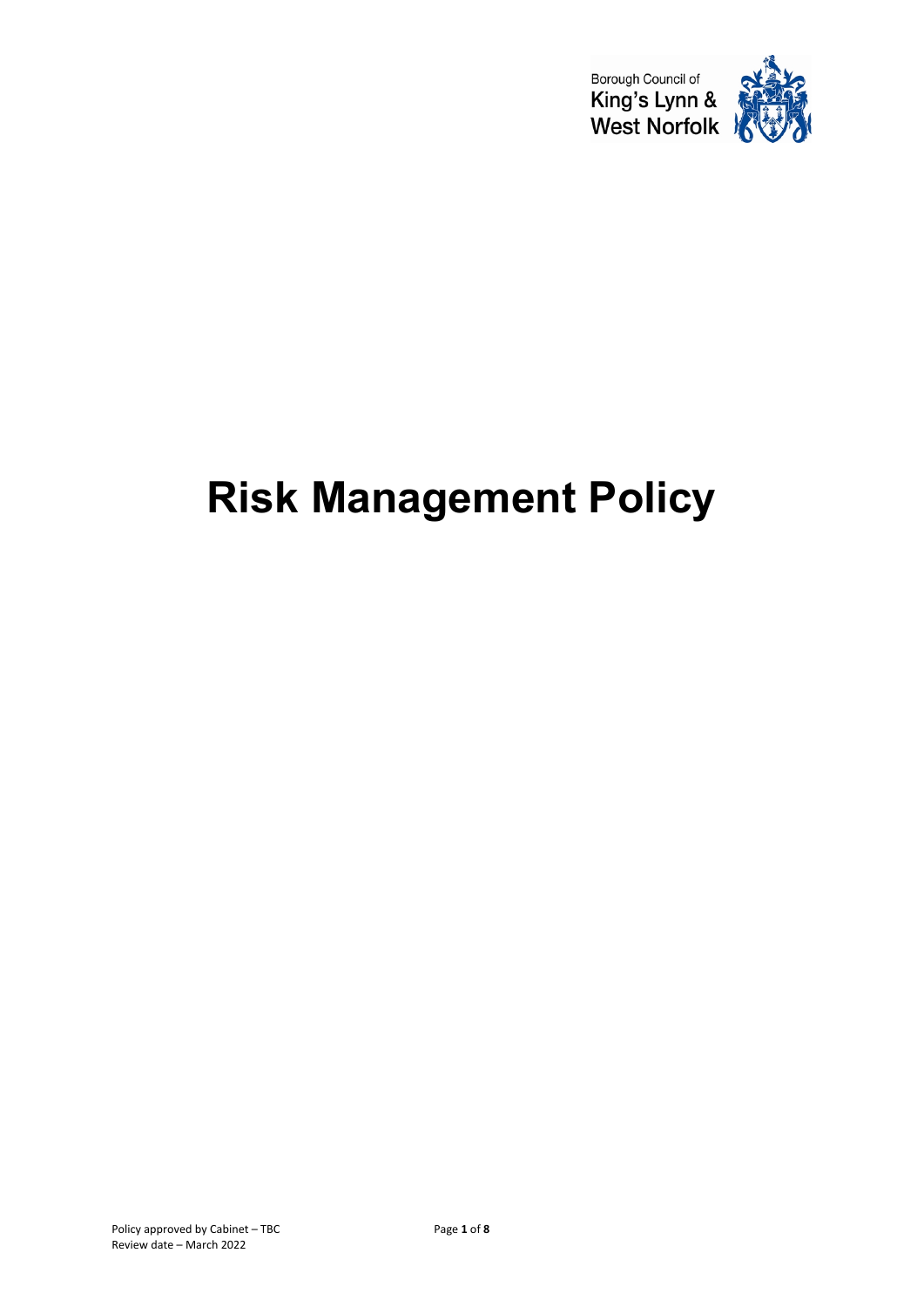# **Contents Page**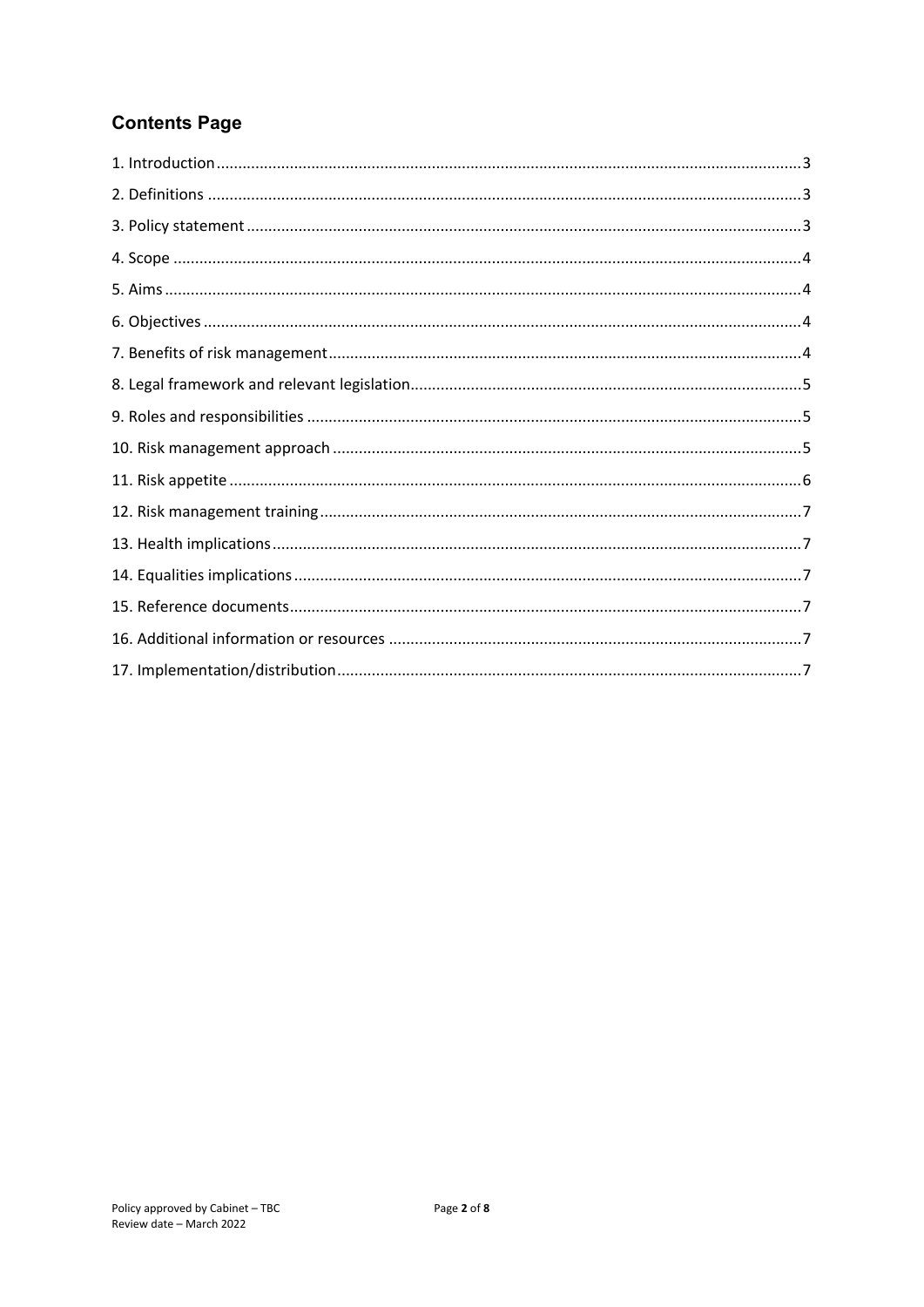### <span id="page-2-0"></span>**1. Introduction**

- 1.1 Given the wide range of activities undertaken by the council, we face a wide variety of risks including physical risks to people or property, financial loss, failure of service delivery, corporate governance and damage to reputation.
- 1.2 Effective risk management is a key tool in assisting the council to manage uncertainty in order to enable it to better achieve its corporate business plan. Risk management is intended to be a planned and systematic approach to the identification, assessment and management of the risks facing the council. It is essential that steps are taken to effectively manage those risks. Risk management supports innovative solutions as it carefully considers the benefits, alongside the risks, that may occur.
- 1.3 Insurance is a traditional way of protecting against some risks. However, not all risks can be insured against and other approaches are needed. Insurance has a direct cost and given financial challenges facing local government action taken to reduce risks can help minimise premiums and disruption to services.

#### <span id="page-2-1"></span>**2. Definitions**

- 2.1 Risk can be defined as '*an uncertain event or set of events which, should it occur, will have an effect upon the achievement of objectives'*.
- 2.2 Risk management can be defined as '*the process of identifying risks, evaluating their potential consequences and determining the most effective methods of controlling or responding to them'*.
- 2.3 Risk appetite is '*the amount of risk that an organisation is willing to seek or accept in the pursuit of its long-term objectives'*.

#### <span id="page-2-2"></span>**3. Policy statement**

- 3.1 It is the council's policy to proactively identify, understand, manage and review the risks involved in service delivery and associated with our plans and strategies, so as to encourage responsible and informed decision making.
- 3.2 The council's business plan sets out its objectives. The risk management approach described in this policy is key to identifying, assessing, mitigating, managing and reviewing risks to the achievement of the council's objectives.
- 3.3 This policy/strategy will be reviewed every three years, or earlier in the light of new guidance, to ensure it remains relevant to the needs of the council. The next review will take place no later than March 2022.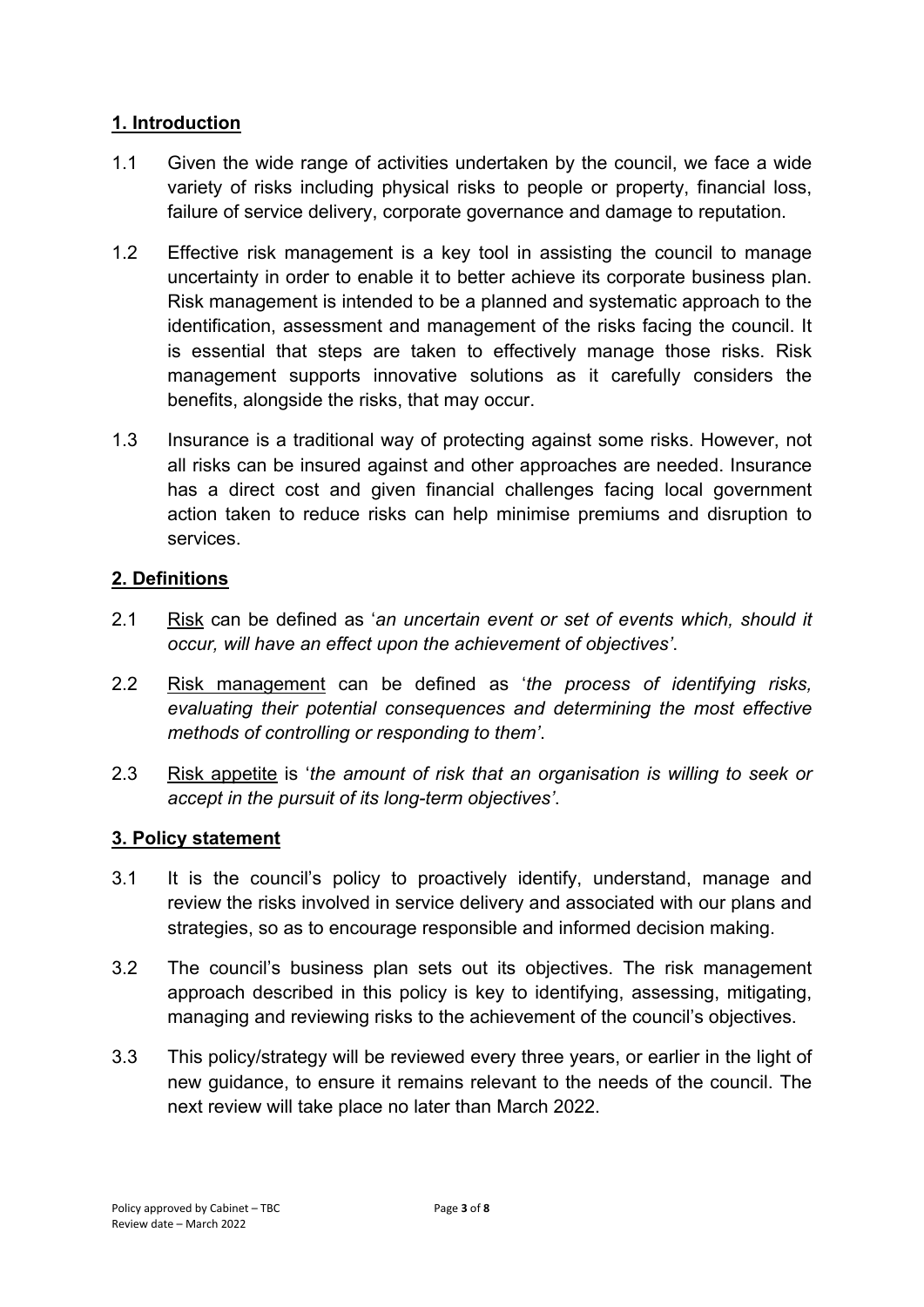## <span id="page-3-0"></span>**4. Scope**

4.1 The policy covers risks that could prevent the achievement of the council's corporate business plan. It does not cover health, safety and general welfare related risks and responsibilities which follow from legislation such as the Health and Safety at Work Act 1974. This is covered by the council's Health, Safety and General Welfare Policy.

#### <span id="page-3-1"></span>**5. Aims**

5.1 The purpose of this Risk Management Policy is to state the council's risk management objectives and approach. The processes required to implement this policy are contained in the Risk Management Strategy.

#### <span id="page-3-2"></span>**6. Objectives**

- 6.1 The purpose of risk management is to:
	- Improve performance
	- Promote a risk aware culture to avoid unnecessary liabilities and costs, but to encourage the taking of calculated risks in pursuit of opportunities that benefit the council
	- Promote corporate governance by integrating risk management and internal control
	- Preserve and protect the council's assets, reputation and staff.
- 6.2 To achieve these objectives, the council will develop a systematic and consistent risk management approach that will:
	- Implement effective risk management as a key element of good governance and rigorous performance management.
	- Consider risk is an integral part of corporate and business planning and service delivery.
	- Encourage considered and responsible risk taking as a legitimate response to opportunity and uncertainty.
	- Achieve better outcomes for the council through a more realistic assessment of the challenges faced, through improved decision-making and targeted risk mitigation and control.
	- Engender, reinforce and replicate good practice in risk management.

#### <span id="page-3-3"></span>**7. Benefits of risk management**

- 7.1 Effective risk management delivers benefits to individual services and the council as a whole. The key benefits include:
	- A better, more informed, decision making process
	- The ability to manage the process of achieving objectives.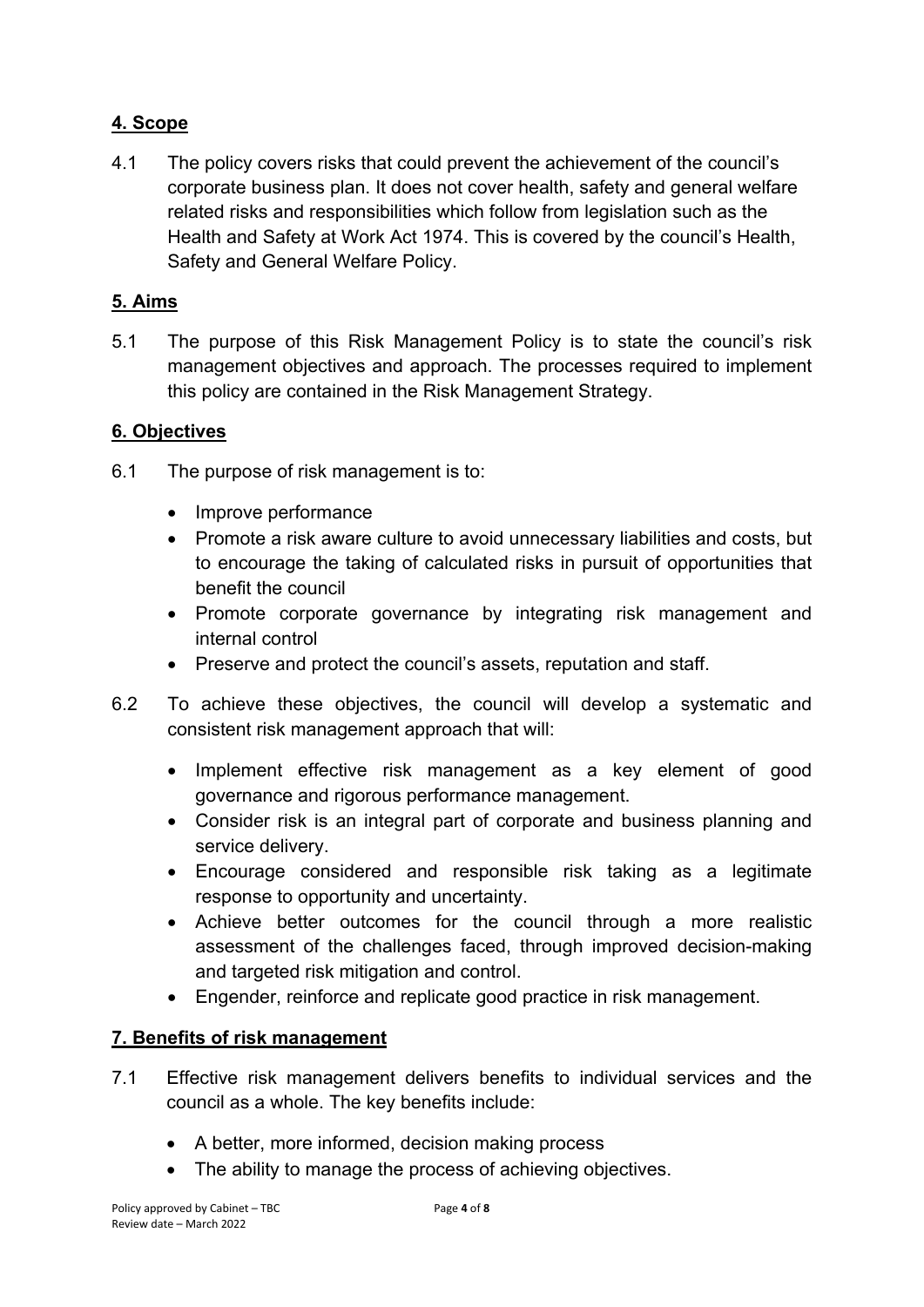- 7.2 By delivering enhanced risk management practice and adhering to the Risk Management Strategy, the following additional benefits can be realised:
	- Increased likelihood of achieving the council's objectives
	- More robust assessment of opportunities
	- Improved business planning through risk based decision making
	- Improved governance and controls
	- Enhanced stakeholder confidence and trust
	- Enhanced performance through an integrated approach
	- Effective allocation and use of resources
	- Improved organisational resilience

## <span id="page-4-0"></span>**8. Legal framework and relevant legislation**

8.1 Risk management is an integral part of internal control, and for local government a statutory requirement, defined in the Audit & Accounts Regulations 2003, as amended by the Accounts and Audit (Amendment) (England) Regulations 2006. Paragraph (1) of Regulation 4 (responsibility for financial management) states:

*'The relevant body shall be responsible for ensuring that the financial management of the body is adequate and effective and that the body has a sound system of internal control which facilitates the effective exercise of that body's functions and which includes arrangements for the management of risk.'*

8.2 Regulation 6 requires relevant bodies to conduct an annual review of the effectiveness of their system of internal audit. CIPFA's guidance on the Review of the System of Internal Audit, published in January 2009, defines the system of internal audit as:

*'The framework of assurance available to satisfy a local authority that the risks to its objectives, and the risks inherent in undertaking its work, have been properly identified and are being managed by controls that are adequately designed and effective in operation.'*

- 8.3 Risk management represents a part of the governance arrangements which are required to be reported on in the annual governance statement incorporated in the council's annual statement of accounts.
- 8.4 In addition to the above requirements there are several other specific duties that the council is obliged to observe including, as examples, responsibilities arising from the Civil Contingencies Act 2004, Health and Safety at Work Act 1974 and equality impact assessments under the Equality Act 2010.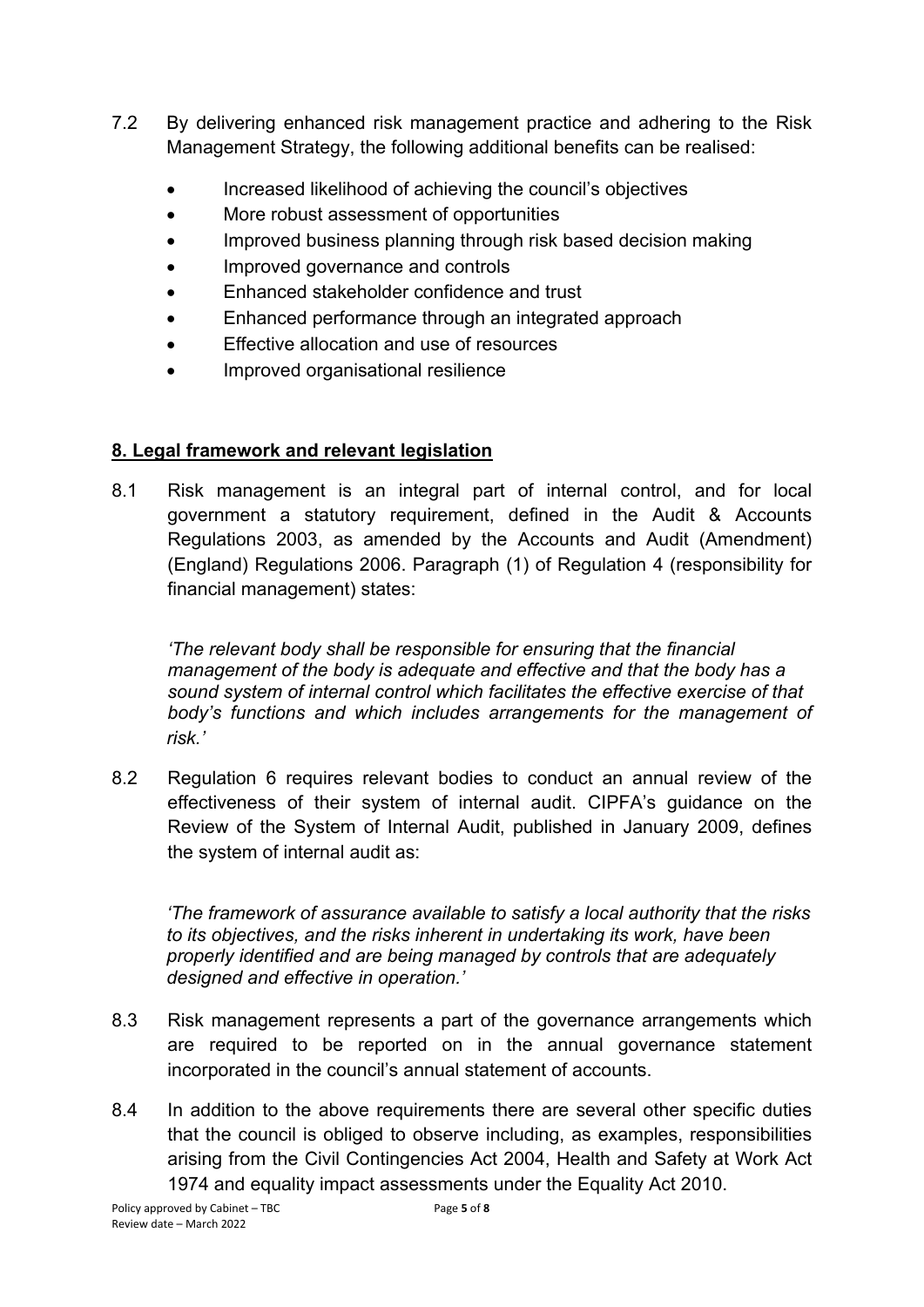#### <span id="page-5-0"></span>**9. Roles and responsibilities**

9.1 Risk management is all inclusive and every employee and member has a role to play. Specific roles and responsibilities are defined in the Risk Management Strategy.

### <span id="page-5-1"></span>**10. Risk management approach**

- 10.1 To ensure it is effective, risk management needs to be aligned with corporate aims, objectives and priorities. The council's approach to embedding risk management is to create a culture that spreads best practice, identifies and communicates lessons learnt, and uses appropriate expertise.
- 10.2 Risk management has to be proactive to ensure that corporate and operational risks are:
	- Identified
	- Assessed by considering the impacts and likelihoods of their occurrence
	- Effectively managed by identifying suitable controls and countermeasures, and assessing the mitigating actions proposed
	- Reviewing progress and emerging issues.
- 10.3 Effective risk management anticipates and avoids risks rather than dealing with the consequences of events happening.

#### <span id="page-5-2"></span>**11. Risk appetite**

- 11.1 Risk appetite refers to the council's attitude towards risk, which in turn dictates the amount of risk that it considers acceptable.
- 11.2 The council recognises that it must take risks. Indeed, only by taking risks can it achieve its aims and deliver beneficial outcomes to its customers. It must, however, take risks in a controlled manner, thus reducing its exposure to a level deemed acceptable by the council and by relevant auditors, regulators and inspectors.
- 11.3 Methods of controlling risks must be balanced in order to support innovation and the imaginative use of resources, especially when it is to achieve substantial benefit. Calculated controlled risks, such as accepting new opportunities or using innovative approaches for the benefit of the council, may be taken providing the risk exposure is within the council's 'risk tolerance' levels, these are defined as:
- 11.4 *Acceptable risks* the risks associated with any proposed actions and decisions need to be clearly identified, evaluated and managed to ensure that risk exposure is acceptable. Particular care is needed in considering actions that could: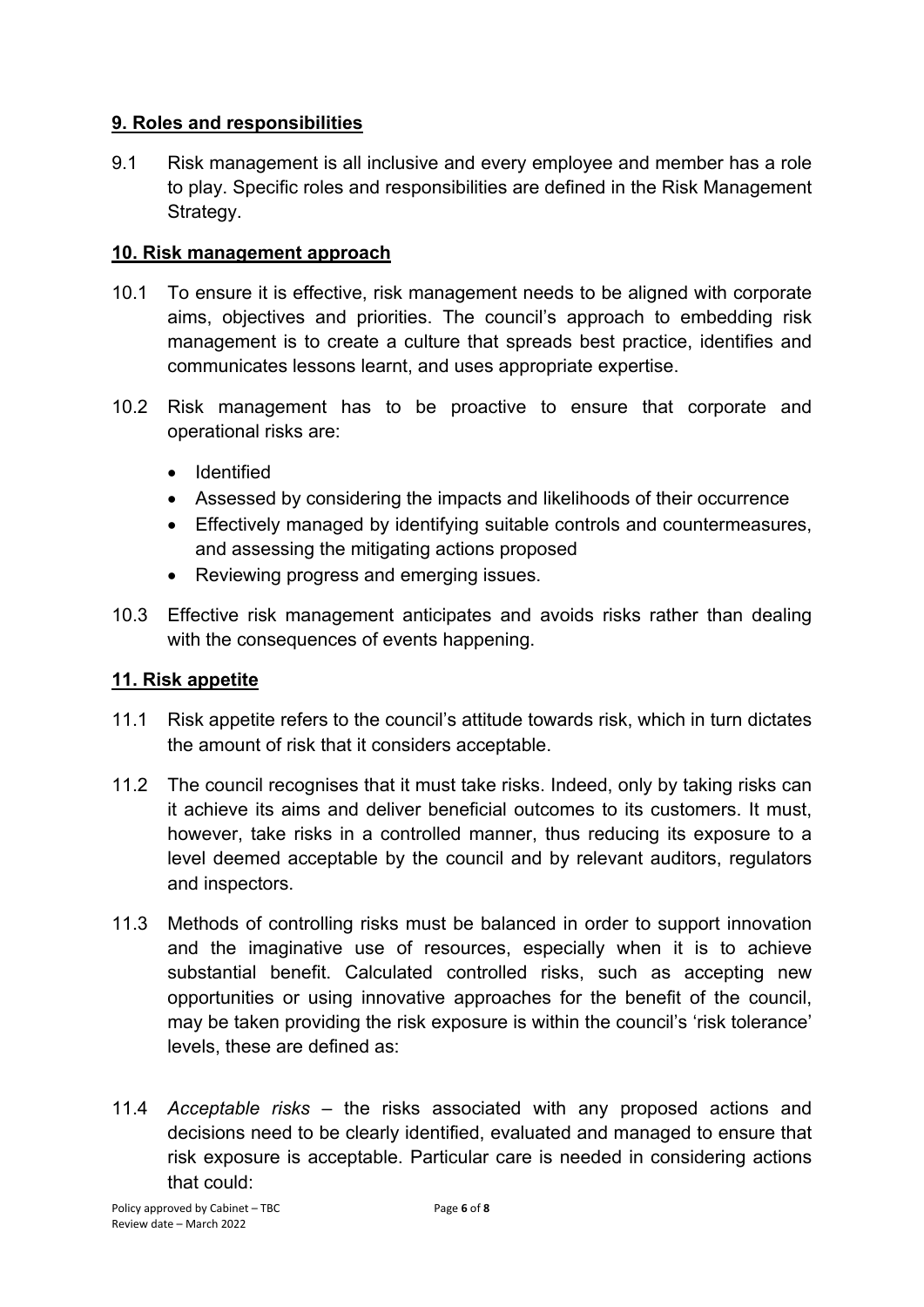- Have an adverse effect on the council's reputation and/ or performance
- Undermine the independent and objective review of activities
- Result in censure or fines being imposed by regulatory bodies
- Result in financial loss.
- 11.5 Any threat or opportunity that could have a significant impact on the council's reputation or its services must be closely examined, and all risks clearly evaluated and referred to the appropriate executive director. Where there is risk that could potentially have a corporate impact on the council, it must be considered by Management Team.
- 11.6 *Prohibited risks* risks are not acceptable where they could result in physical harm; non-compliance with legislation or government regulations; or noncompliance with council policy, rules and procedures. Therefore any opportunity or innovative approach that may result in such outcomes must not be pursued.
- 11.7 The organisation's current overall risk appetite is defined as 'open':
	- Open *The council is prepared to consider all delivery options and select those with the highest probability of productive outcomes, even when there are elevated levels of associated risk*.

#### <span id="page-6-0"></span>**12. Risk management training**

12.1 Risk management training will be provided to relevant officers with the aim of ensuring that they have the skills necessary to identify, appraise and control the risks associated with the services they provide and projects that they manage. Elected members will receive training on risk so that they can consider the implications of risk whilst engaged with council activities.

#### <span id="page-6-1"></span>**13. Health implications**

13.1. The strategy is a key part of the council's governance framework and will contribute towards wider health policies through mitigation measures.

#### <span id="page-6-2"></span>**14. Equalities implications**

14.1 The policy is considered to have no equalities implications.

#### <span id="page-6-3"></span>**15. Reference documents**

<span id="page-6-4"></span>15.1 The policy provides direction to the council's Risk Management Strategy.